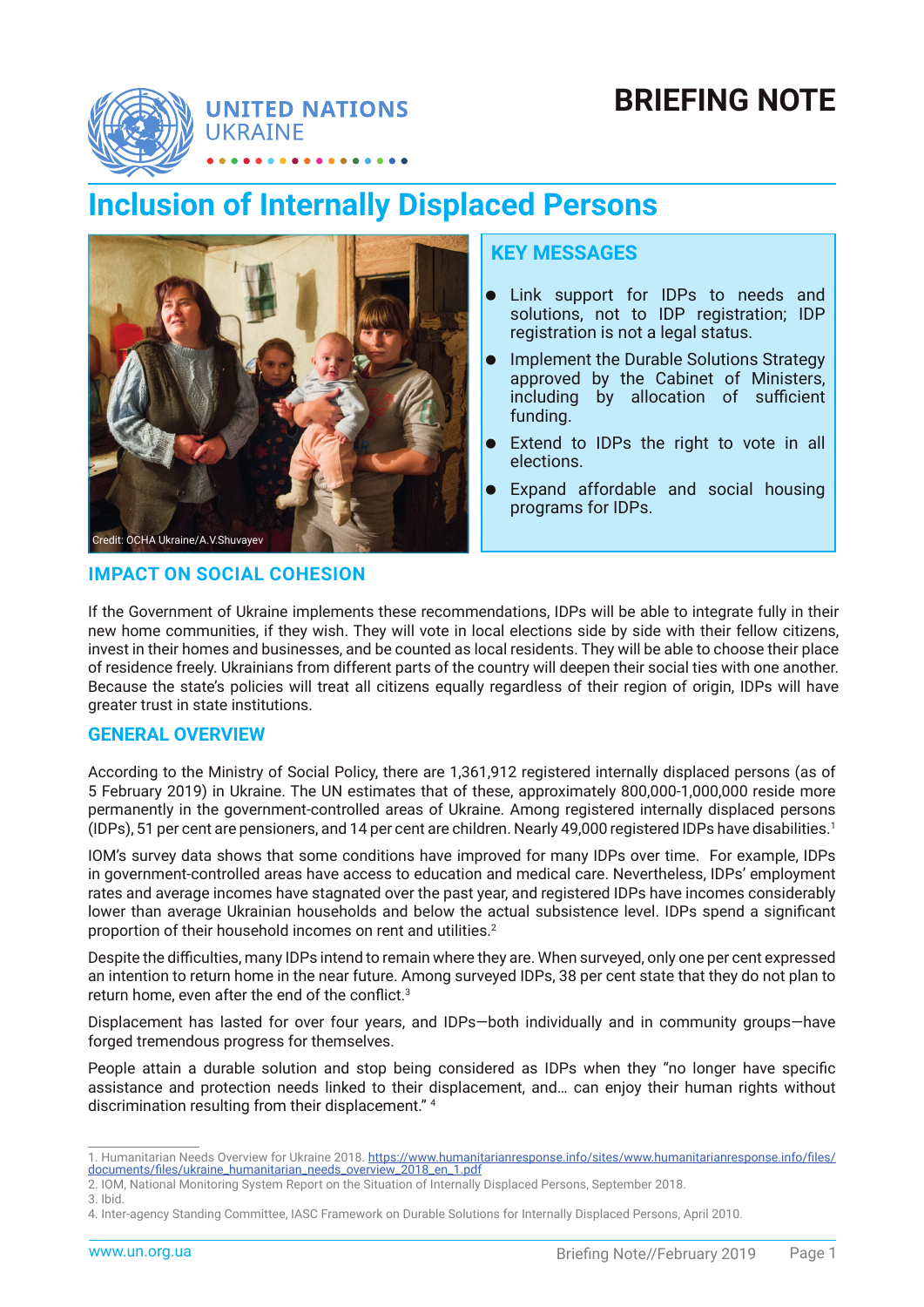# **MAIN CHALLENGES AND RECOMMENDATIONS**

# **Policies are turning IDP registration into a permanent status**



Current policies link various rights and benefits to IDP registration. For example, IDP pensioners who have made a new home in the government-controlled areas (GCA) must remain registered as IDPs in order to have access to their pensions and social benefits. Pensioners residing in non-

government-controlled areas (NGCA) are able to get access to their pensions only if they register as IDPs in GCA. Even in cases where persons with residence registration in NGCA have moved abroad, they are required to register as IDPs in order to maintain access to their pensions.

*"We want to stop being IDPs. We are full-fledged citizens of Ukraine!"*

*Woman at community meeting of IDPs; her words evoked spontaneous applause and cheers.*

Similarly, private entrepreneurs originally from NGCA must register as IDPs in order to access tax and other administrative services pertinent to entrepreneurial work.

Under current practice, authorities register babies born to IDP parents as IDPs, which creates a new generation of the internally displaced, who have never experienced displacement. IDP parents have an incentive to register their newborn children as IDPs since IDPs receive certain benefits, such as financial assistance and exemption from waiting lists at state-run kindergartens.

Other government services, like health care and social benefits linked to disability, are also linked to one's place of residence registration. Therefore, persons from NGCA must register as IDPs to access these services in the community to which they have been displaced.

As a result, IDPs residing in GCA cannot renounce their IDP registration even if they feel integrated in host communities and express a desire to remain there: their IDP certificate is the key to all public services. This link creates a reality in which IDPs have no choice but to keep their IDP registration, which hampers their inclusion.

In international law, internal displacement is described as a factual state and, unlike in international refugee law, there is nothing like a legal "IDP status."

Like other residents of Ukraine, IDPs should have the right to establish a new place of permanent residence. Policies should neither penalize them for making that choice, nor create incentives for people to remain displaced indefinitely. It will benefit both IDPs and their host communities if IDPs make new homes, find jobs, start businesses and deepen commitments to their communities.

## **Recommendation:**

Review current policies regarding rights and benefits for IDPs with a view toward targeting needs, rather than status, eliminating disincentives for those who integrate, and linking support to solutions.

## **Durable solutions strategy is not yet implemented**



In November 2017, the Cabinet of Ministers adopted the "Strategy of Integration of Internally Displaced Persons and Implementation of Durable Solutions to Internal Displacement until 2020." The Strategy sets forth a vision for the social and economic integration of IDPs, including support for hosting communities. The Action Plan for

implementation of this strategy was adopted on 21 November 2018, meaning that there was limited time to include its provisions into the

*"What are my intentions? Prices for rent are high. If forced to move, I would be looking for a stable employment, if needed in a different region of Ukraine."*

state budget for 2019. The Action Plan includes 21 strategic goals *Head of household from Ivano-Frankivsk*and 86 activities focusing on housing, property rights, pensions

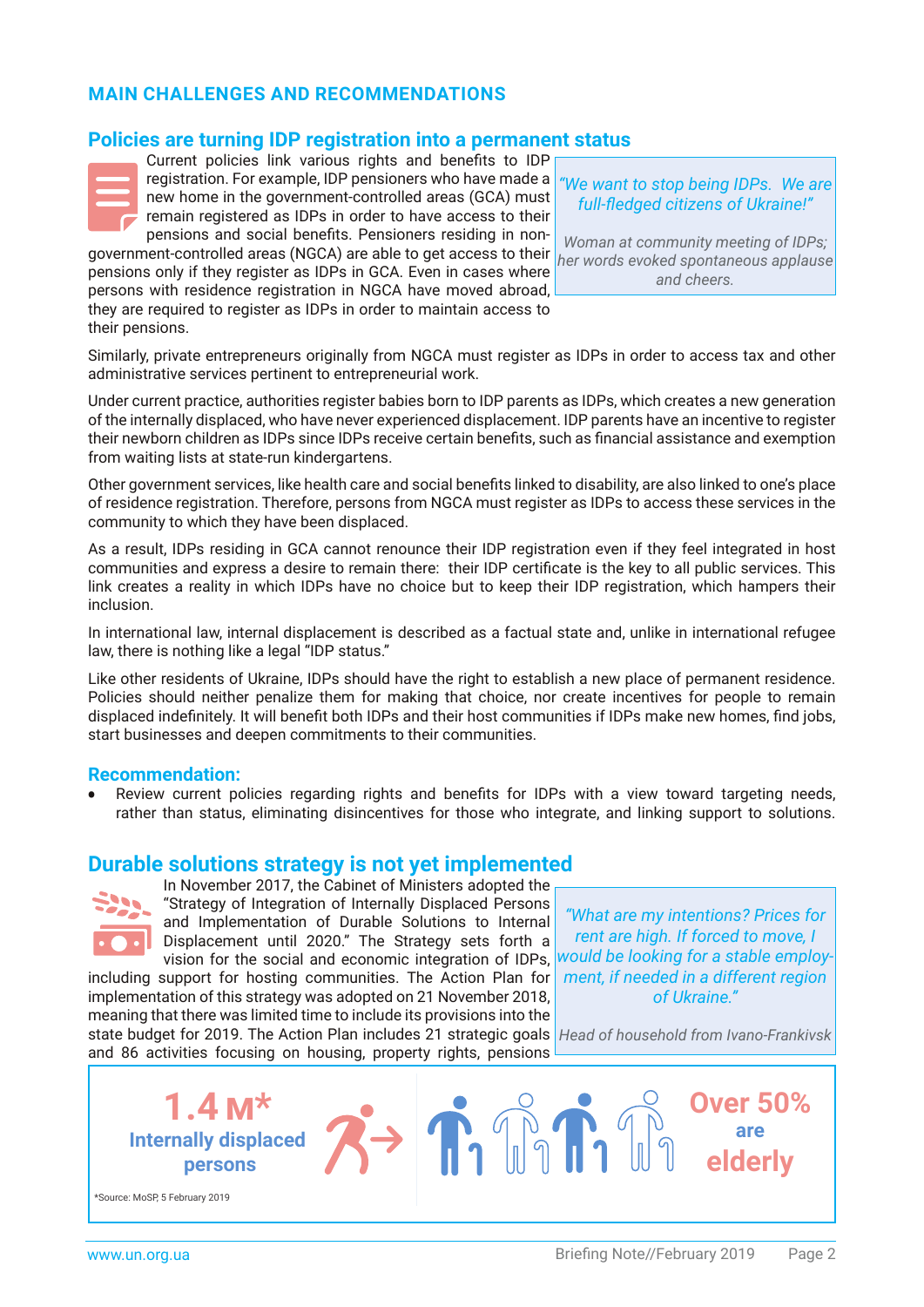and social rights, employment, education, medical services, and support to host communities. International donors can support implementation of this plan by incorporating links to development and recovery programs. Accountability for implementation of the action plan could be reinforced through regular inter-ministerial coordination and the involvement of IDPs.

## **Recommendations:**

- Ensure accountability for implementation of the Action Plan through budgeting, coordination and direct participation of IDPs.
- Mobilize donor support for development and recovery programs to co-fund durable solutions for IDPs, in line with the Strategy.

# **Local communities do not formally include IDPs as residents**

IDPs do not have permanent residence registration in their hosting communities. Thus, they are not formally included in these communities and there is no formal rule on considering them as members of communities without formal residency registration. As a negative

implication, local officials have less incentive to consider the needs of IDPs when planning allocations of the local budget. Nationwide the decentralization policy is devolving greater power to communities, and innovative community groups are demonstrating initiative in solving problems at the local level. Meanwhile, due to

*"So an IDP certificate does not confirm my place of residence? I thought it replaces residency registration (propiska)."*

*A man at the focus group discussion in Lviv, February 2019*

the lack of legislative regulations and administrative procedures, IDPs' views and positions are not considered or incorporated.

The central and oblast governments provide communities with subventions based on their registered population. Since the registration figures omit IDPs, communities that host IDPs are short-changed.

#### **Recommendations:**

- Allow IDPs to be registered as members of their local communities. This must not jeopardize their right to benefit from financial support for IDPs or their right to return home, if they choose to do so at a later date;
- Local communities to include IDPs in participatory decision-making;
- Ensure that local communities receive subventions for the entire population, including registered residents and IDPs.

## **IDPs do not have the right to vote in all elections**



The current voting registration system links voting to a person's place of registered residence. Since IDPs hold residence registration in NGCA or the Autonomous Republic of Crimea, they cannot vote in the communities where they live — places where most have been settled for at least four years. They cannot vote in local elections; they also cannot vote for half the parliamentary seats (majoritarian seats).5 While IDPs have the right to vote in presidential elections, they must follow a

special procedure to get access to their right to vote; only 31 per cent report being aware of these procedures. Forty-four per cent express their intention to vote in the forthcoming elections in 2019. Of those not intending to vote, 49 per cent believe that they do not have the right to vote, or they do not know how to vote. <sup>6</sup>

To integrate in new communities, IDPs must be able to participate and have their voice heard.

#### **Recommendations:**

- Conduct public awareness raising campaigns to inform IDPs about how to exercise their right to vote in presidential and parliamentary elections;
- Adopt legislation and administrative procedures enabling IDPs to vote in local elections and to enjoy full participation in parliamentary elections. This would be an opportunity to simplify voter registration for other citizens of Ukraine who relocate within the country**.**

<sup>5.</sup> IDPs can vote for the half of parliamentary seats that is filled by party lists; they cannot vote for the other half that is filled according to a majoritarian vote for individual candidates.

<sup>6.</sup> IOM, National Monitoring System Report on the Situation of Internally Displaced Persons, September 2018.